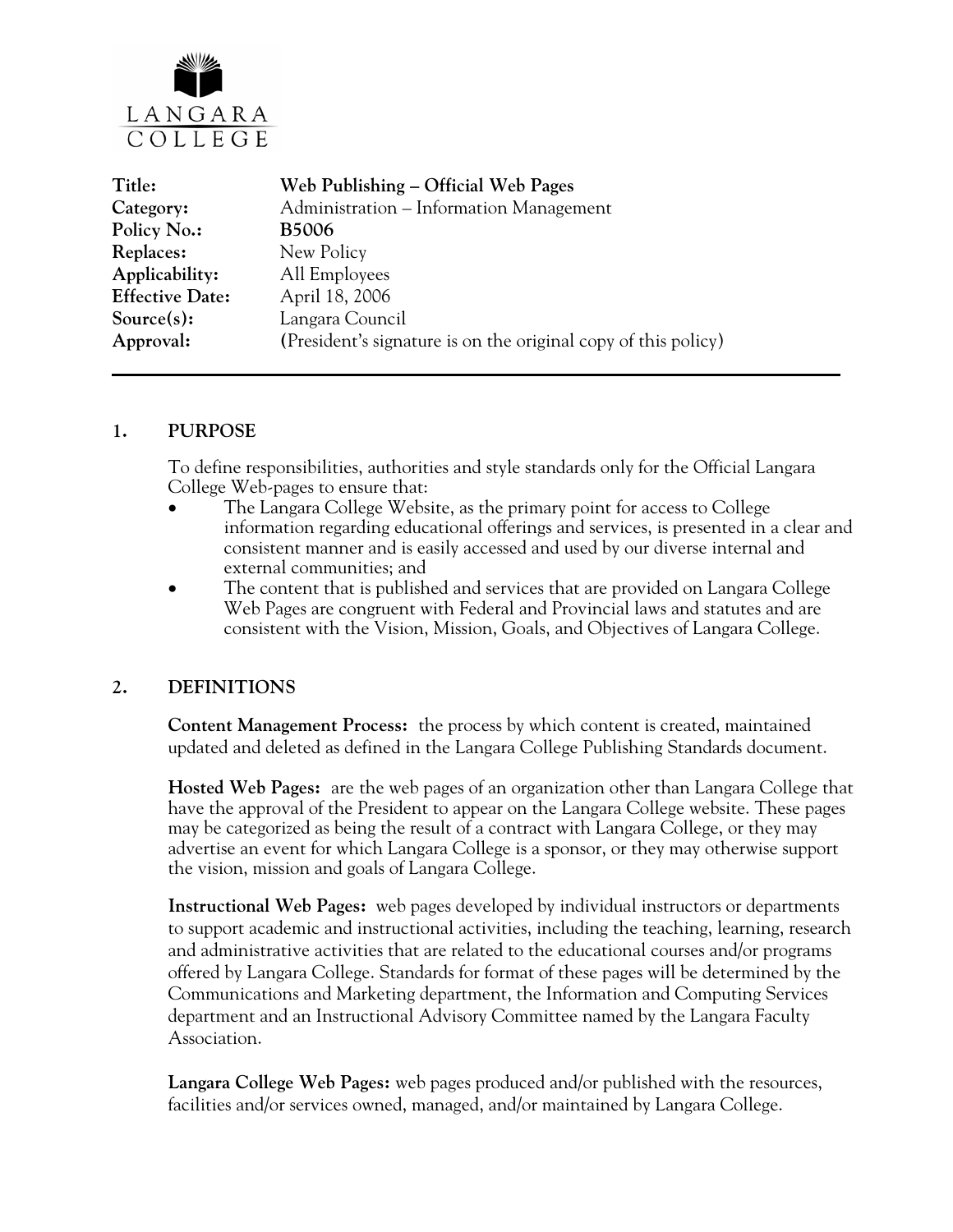**Langara College Website:** the official website of Langara College as referenced by the domain langara.bc.ca and/or any other domain owned by Langara College.

**Official Langara College Web Pages:** are the web pages designed to provide information about the College as required by the Governance and Disclosure Guidelines for Governing Boards of British Columbia Public Sector Organizations. In addition they provide information regarding the:

- a. approved educational offerings as published in the College Calendar and Catalogues;
- b. organizational structure;
- c. administrative and student services;
- d. application and registration processes;
- e. College Policies;
- f. College-approved events and announcements.

**Web Page:** a block of data that is available on the World Wide Web.

# **3. AUTHORITY**

### **3.1 Related Acts and Regulations**

[B.C. Civil Rights Protection Act](http://www.qp.gov.bc.ca/statreg/stat/C/96049_01.htm)  [B.C. College and Institute Act](http://www.qp.gov.bc.ca/statreg/stat/C/96052_01.htm) [B.C. Freedom of Information and Protection of Privacy Act \(BC\)](http://www.qp.gov.bc.ca/statreg/stat/F/96165_01.htm) [B.C. Human Rights Act \(BC\)](http://www.qp.gov.bc.ca/statreg/stat/H/96210_01.htm) [Canadian Charter of Rights and Freedoms](http://lois.justice.gc.ca/en/charter/index.html) [Criminal Code of Canada](http://lois.justice.gc.ca/en/C-46/266995.html) 

### **3.2 Related Policies**

[Academic Conduct](http://www.langara.bc.ca/policies/F1004.pdf) [Access to Information](http://www.langara.bc.ca/policies/B5001.pdf) [Access to Student Information](http://www.langara.bc.ca/policies/E2001.pdf)  Calendar (in progress) [Code of Conduct](http://www.langara.bc.ca/policies/B3002.pdf)  Communications (in progress) [Computer and Computing System Use](http://www.langara.bc.ca/policies/B5002.pdf) [Computer Technology Planning](http://www.langara.bc.ca/policies/B1004.pdf) [Conflict of Interest](http://www.langara.bc.ca/policies/B3003.pdf)  [Copyright Compliance](http://www.langara.bc.ca/policies/B5003.pdf)  Copyright of Student Works (in progress) [Copyright Ownership](http://www.langara.bc.ca/policies/B5004.pdf) Donor and Sponsorship (in progress) Electronic Communications (in progress) [Human Rights](http://www.langara.bc.ca/policies/B3008.pdf)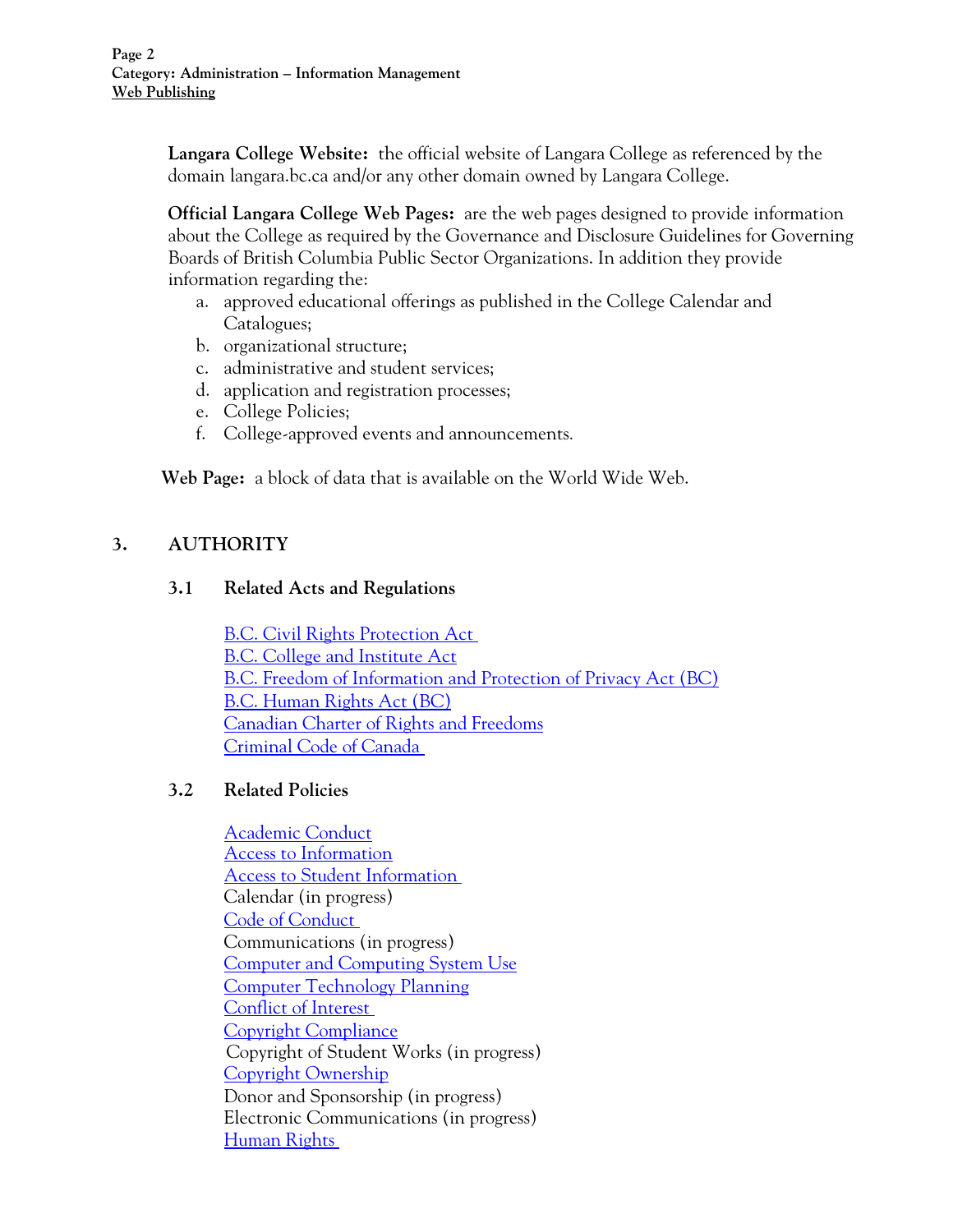Marketing (in progress) [Printed Courseware](http://www.langara.bc.ca/policies/B5005.pdf) Privacy (in progress) [Services for Students with Disabilities](http://www.langara.bc.ca/policies/E1005.pdf) Web Publishing – Instructional Web Pages (in progress)

### **4. RELATIONSHIPS WITH COLLECTIVE AGREEMENTS**

Not applicable.

### **5. POLICY**

- 5.1 The Official Langara College Web Pages will have a consistent design and style and the navigation will provide ease of access for the diverse communities served by Langara College.
- 5.2 A Content Management Process will be implemented to ensure that the Langara Website conveys correct information and a consistent image of the College.
- 5.3 Responsibility will rest with the Information and Computing Service department (ICS) for the Langara College Website's computer system technical architecture, its maintenance, operation and security, the development and operation of web pages that draw data from a database or collect data to be processed, and the prior approval of all software tools used to produce web pages
- 5.4 Responsibility for the Langara College Website's design, style, graphics, organizational unit web page template and navigation architecture will rest with the Communications and Marketing department.
- 5.5 All information that is officially provided by the Registrar's Office or any other administrative organizational unit will be linked to other organizational unit sites via navigation mechanisms.
- 5.6 Responsibility for the content that is included on each organizational unit's web page will rest with the department except as in 5.5 above.
- 5.7 A College Web Publishing Standards Manual will define the requirements for publishing web pages and will address the standards and a template for style, consistent graphics and content, navigation rules, and the Content Management Process for Official Langara College Web Pages, Instructional Web Pages and Hosted Web Pages*.*
- 5.8 Production of the College Web Publishing Standards Manual is the responsibility of the Communications and Marketing department in consultation with ICS, administrative and instructional department representatives, and the Instructional Web Pages Committee (for the instructional web pages).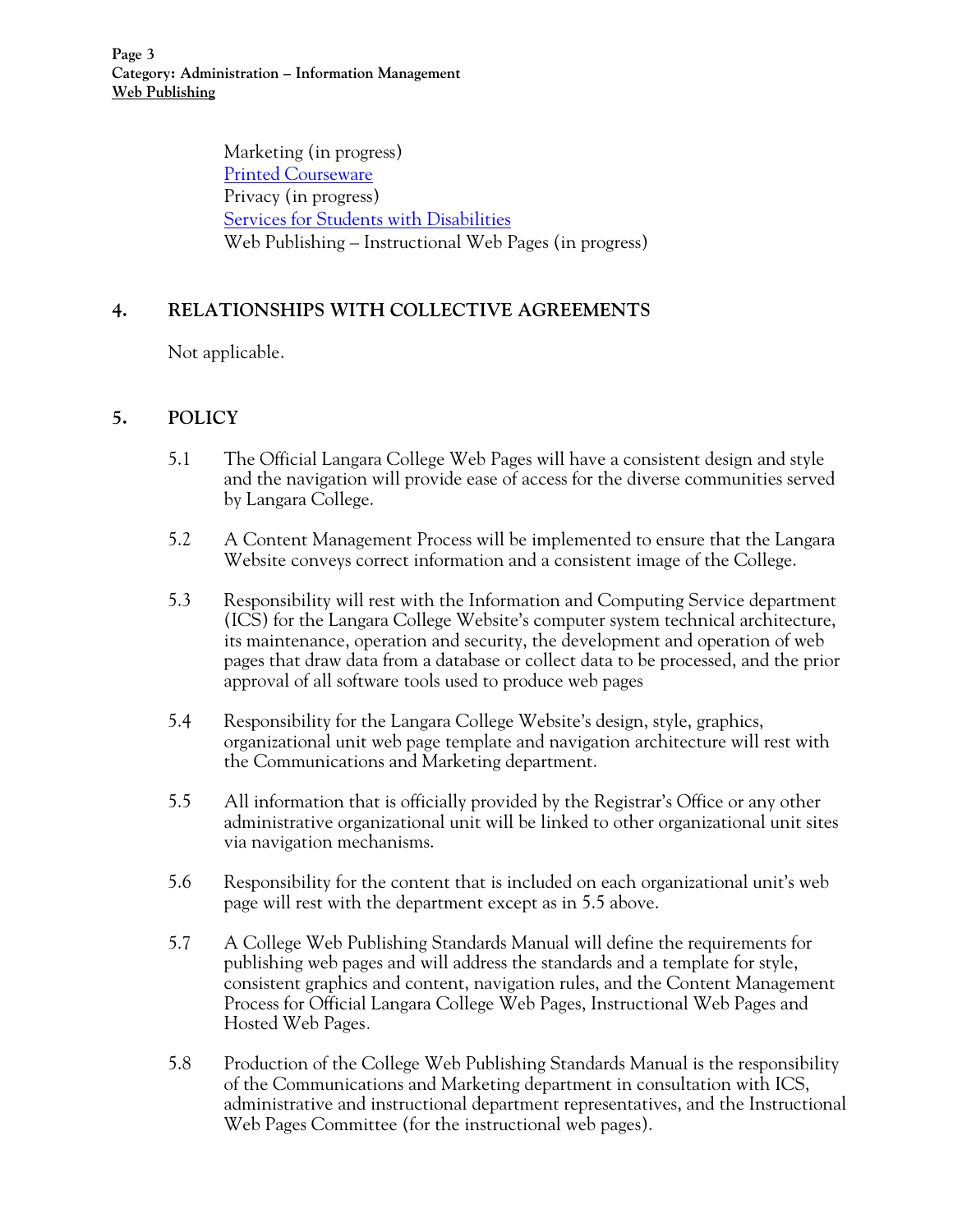- 5.9 Use of the Langara College logo will comply with the Graphics Standards Manual and no version of the Langara College Logo other than the official Langara College Logo will appear on any Langara College Web Page.
- 5.10 Langara College Web Pages will contain no links to material that violates the BC Human Rights Act, Freedom of Information and Protection of Privacy Act and/or the Criminal Code of Canada, unless the link is approved as being relevant to an academic purpose for a course and is available only to faculty and students in the course.
- 5.11 Langara College Web Pages that include private or restricted information will be published with security mechanisms that have been approved and provided by the College.
- 5.12 Instructional Web Pages will not be included as a component of the Official Langara College Web Pages.

### **6. GUIDELINES/STANDARDS**

Langara College. Graphic Standards Manual. Vancouver, BC: 2000 Langara College. Web Publishing Standards Manual. Vancouver, BC: (in progress)

### **7. EXCEPTIONS**

Exceptions to this policy may only be granted by the President.

### **8. PROCEDURES**

- 8.1 Using the College Web Publishing Standards Manual, the Communications and Marketing Department and the Information and Computing Services department will evaluate the Langara College Website and will revise the site to ensure that the Standards are met.
- 8.2 To allow for maintenance and/or revision of the Website, denied access to organizational unit developers may occur, for short periods of time following advance notice.
- 8.3 Communications and Marketing personnel and ICS personnel with the approval and direction of their senior department managers may gain access to Langara College Web Pages without the consent of the organizational unit, when necessary for the maintenance and proper functioning of Langara College web-pages, or when there are reasonable grounds to believe that a violation of law or a significant breach of College policy may have taken place.